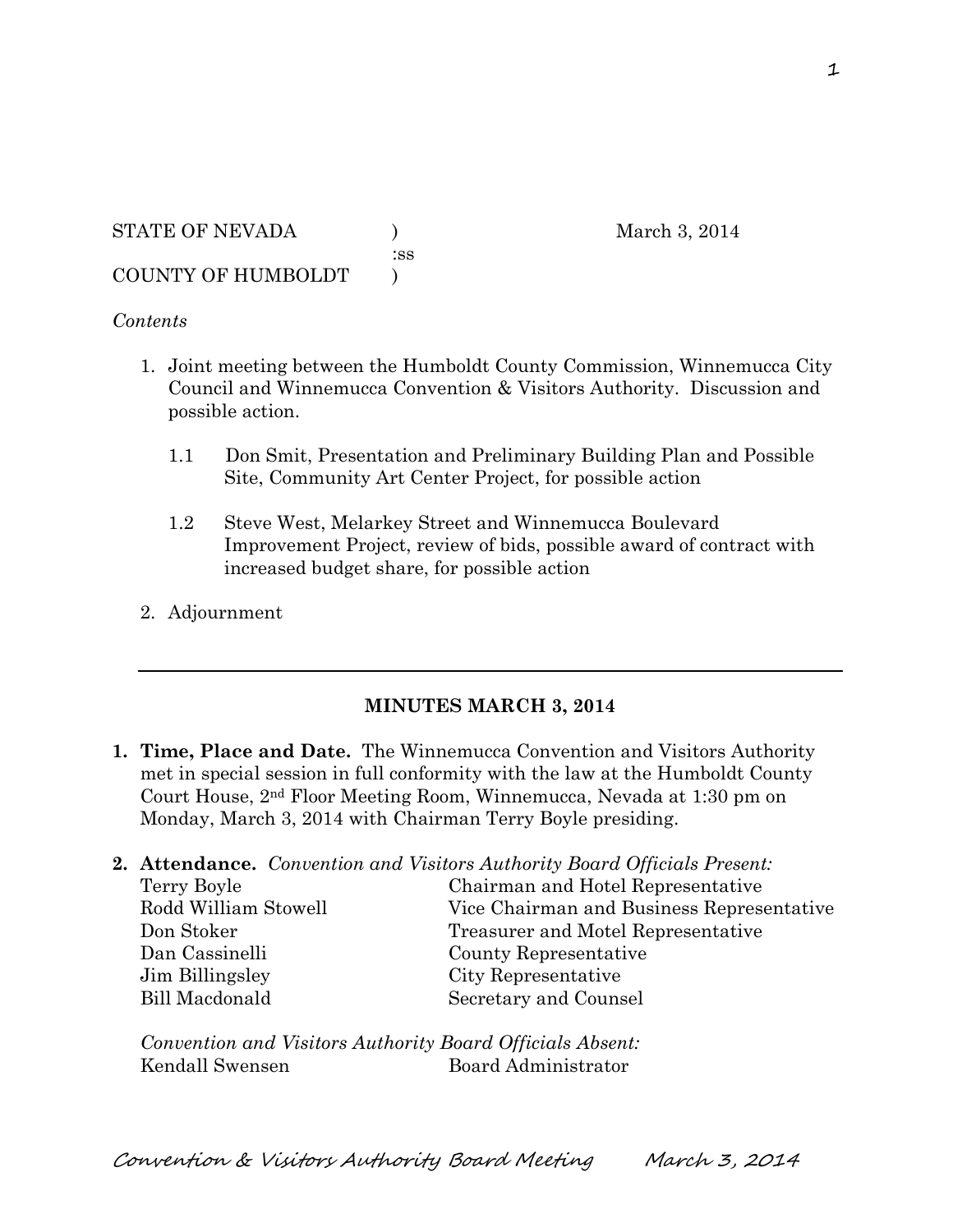*Staff Members Present:* Kim Petersen Director Shelly Noble Administrative Clerk

#### **3. Joint meeting between the Humboldt County Commission, Winnemucca City Council and Winnemucca Convention & Visitors Authority.**

### **3.1 Don Smit, Presentation of Preliminary Building Plan and Possible Site, Community Art Center Project, for possible action**

Mayor Di An Putnam opened the discussion by giving a short recap of the committee she formed over a year ago to look into moving forward with the planning of a community art center and their discussions to get to this point. Mr. Don Smit made the presentation which outlined the reasons for the location (the WCVA's lot on the corner of Melarkey Street and Winnemucca Boulevard). Plans call for a 450-person auditorium with box seats on two levels, a smaller venue in the basement that could be used in a variety of ways, several rooms that could be used for meetings and/or classes, an art gallery and lounge. The vision for this building is that not only will it host performances and symposiums, but will also be open every day as it will house the Visitor Center and Gift Shop on the main floor and will be operated by personnel of the Cashell Group (Winners). Don Stoker brought up concerns expressed to him by downtown merchants about the on-going issue with a lack of parking around the Convention Center, which is why the WCVA purchased this lot a few years ago. At that time, the WCVA was looking to not only address the parking issues with the purchase of this lot, but also build a free-standing visitor center that would be more accessible then it currently is in the East Hall. Mr. Stoker also expressed some concerns that the current design is not "user friendly" with its 18 steps just to get from the street level to the main front door and also that the visitor center, as designed in these plans, is too small and does not allow for any of the local exhibits in the East Hall to be displayed. He also questioned how long the WCVA is going to have to put off any decisions regarding the construction of a visitor center as they wait for a definite decision to be made on this project. Terry asked if there were any studies as to the financial feasibility and annual operating budget if/when this project goes through. All boards agreed to move forward to investigate the viability of this project.

# **3.2 Steve West, Melarkey Street and Winnemucca Boulevard Improvement Project, review of bids, possible award of contract with increased budget share, for possible action**

Steve gave a brief history of this project which began over two years ago when all three parties agreed to split the cost and move forward with the project. Initially there was to be grant money from the state to help with the cost but after that award was made it was rescinded. In July 2013 all three entities agreed to contribute \$157,333 each to cover the revised estimated project total.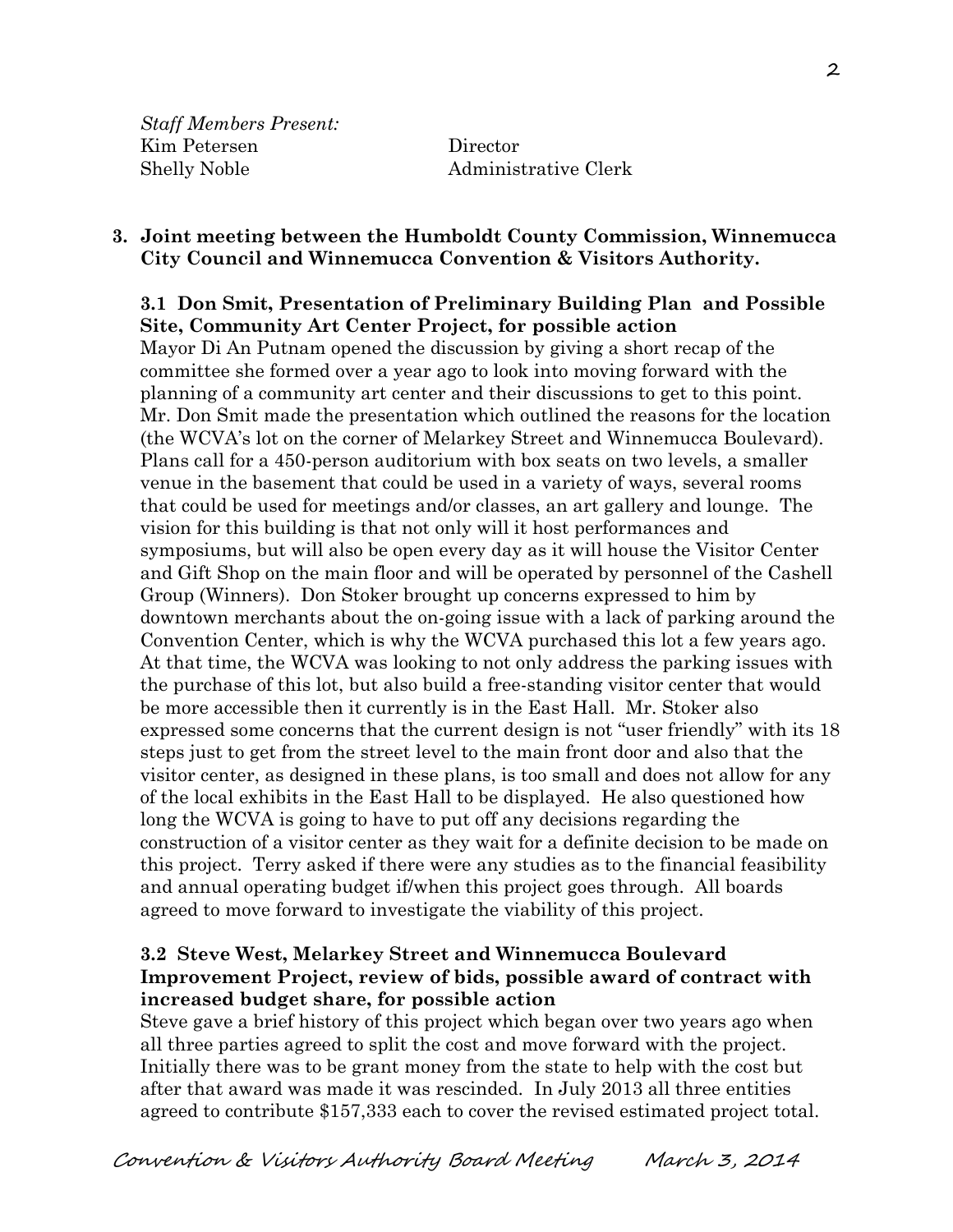The project went out to bid late last year and all bids came in above the amount budgeted (\$472,000). They all were around \$740,000. Mr. West met with the low bidder to try to delete some items to bring it within the approved budget. Some of the items that were deleted were the walls on the corners, stucco finish, not moving the electrical box and re-vamping the crosswalks. After some discussion, members of all boards agreed that they would like to add some of these items back in since they really were integral to the entire project. After similar motions by the City Council and County Commission, *Terry Boyle made a motion to approve up to \$183,333 (one-third of the estimated project total) for the improvements to Winnemucca Boulevard and Melarkey Street intersection as presented by Steve West. If the requested improvements require additional funds, Mr. West will come back to these boards before proceeding. Motion carried, 5-0.*

## **4. Regular Business. Next Meeting. The Board confirmed the next regular meeting date of Wednesday, March 26, 4:00 pm.**

# **5. Adjourn.**

The meeting was adjourned to the next regular meeting, or to the earlier call of the Chairman or to the call of any three (3) members of the Board on three (3) working days notice.

Respectfully submitted,

Shelly Noble

 $APPROVED ON$   $.2014$ 

As written\_\_\_\_\_\_\_\_\_\_\_\_\_\_\_

| As corrected                                     |  |  |  |
|--------------------------------------------------|--|--|--|
| Winnemucca Convention & Visitors Authority Board |  |  |  |

Convention & Visitors Authority Board Meeting March 3, 2014